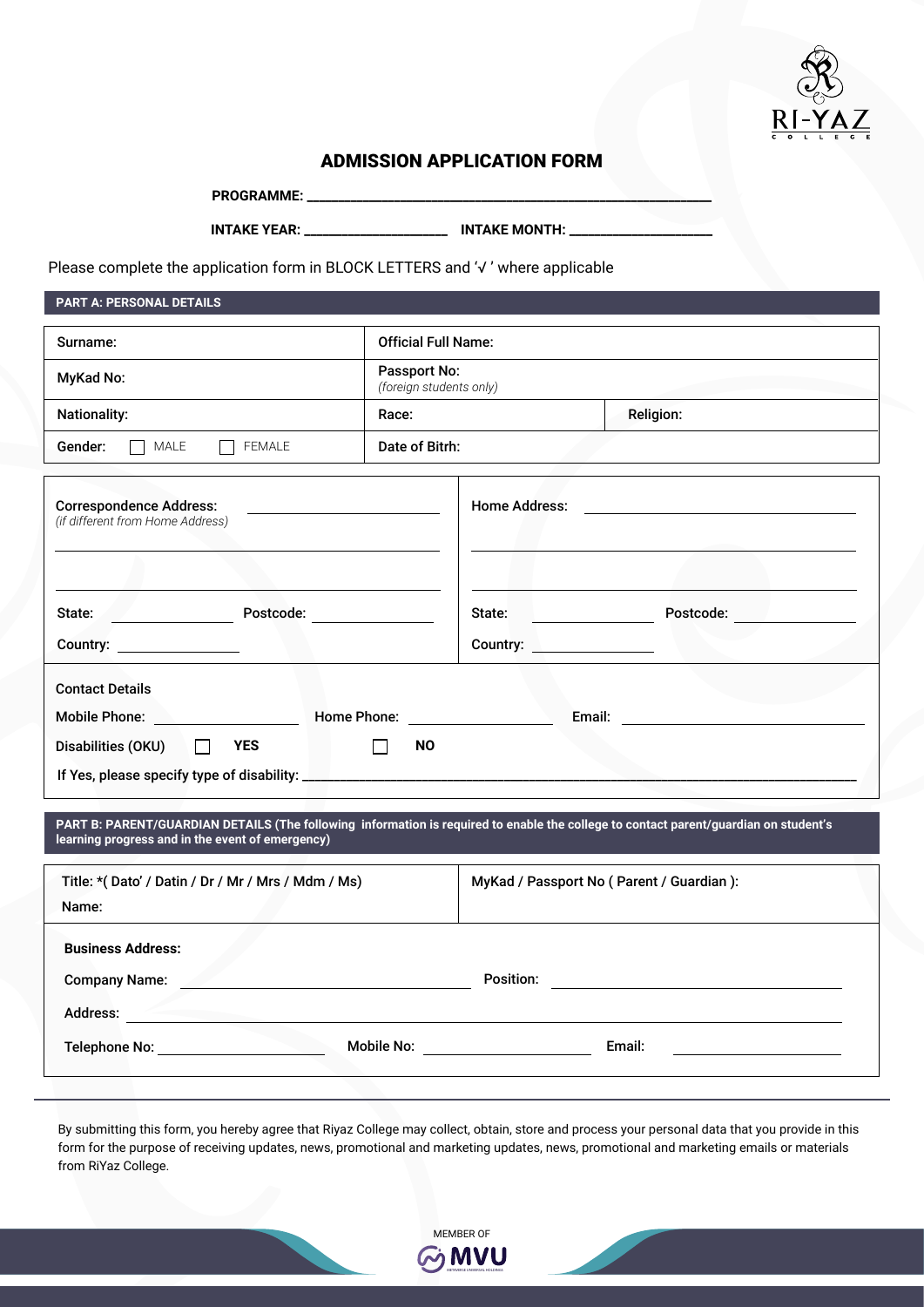

| PART C: FAMILY DETAILS (The following information is required by the Ministry of Higher Education Malaysia as stipulated under Section 33(c)<br>of the Akta Institut Pengajian Tinggi Swasta 1996) |                                                                                     |  |  |  |
|----------------------------------------------------------------------------------------------------------------------------------------------------------------------------------------------------|-------------------------------------------------------------------------------------|--|--|--|
| Relationship with the abovenamed in Part B:<br>◯ Sibling │ Relative │ Guardian │ Others, please specify: △ Distance 10: 01<br>$\Box$ Father $\Box$ Mother                                          |                                                                                     |  |  |  |
| Nationality of the abovenamed in Part B:                                                                                                                                                           |                                                                                     |  |  |  |
| Malaysian $\Box$ Others, please specify: $\Box$                                                                                                                                                    |                                                                                     |  |  |  |
| Household Income:   Below RM3000/month                                                                                                                                                             | RM3001-RM5000/month<br>RM5001-RM7000/month                                          |  |  |  |
| RM7001-RM10000/month<br>Above RM10001/month                                                                                                                                                        |                                                                                     |  |  |  |
| <b>PART D: ACADEMIC RECORDS</b>                                                                                                                                                                    |                                                                                     |  |  |  |
| Type of School/Institution (please √):                                                                                                                                                             |                                                                                     |  |  |  |
| SM<br><b>SMJK</b><br><b>SMK</b>                                                                                                                                                                    | <b>PRIVATE</b><br><b>INTERNATIONAL</b><br><b>Others</b>                             |  |  |  |
|                                                                                                                                                                                                    | State & Country:<br>the control of the control of the control of                    |  |  |  |
| Highest Academic Qualification (please √)                                                                                                                                                          |                                                                                     |  |  |  |
| <b>STPM</b><br><b>SPM</b><br><b>O-LEVEL</b>                                                                                                                                                        | <b>SACE</b><br><b>UEC</b><br><b>A-LEVEL</b>                                         |  |  |  |
|                                                                                                                                                                                                    |                                                                                     |  |  |  |
| <b>English Proficiency Level</b>                                                                                                                                                                   |                                                                                     |  |  |  |
| <b>TOEFL</b><br><b>SPM</b><br><b>IELTS</b>                                                                                                                                                         | $\Box$ Others (Please specify):                                                     |  |  |  |
| <b>Current Tertiary Studies (if applicable):</b>                                                                                                                                                   |                                                                                     |  |  |  |
| Name of Course:<br><u> Alexander de la construcción de la construcción de la construcción de la construcción de la construcción de la </u>                                                         | Institution:<br><u> The Communication of the Communication of the Communication</u> |  |  |  |
| <b>SUBJECT CHOICE</b> (for Pre-U Studies only: A-LEVEL):                                                                                                                                           |                                                                                     |  |  |  |
| 1                                                                                                                                                                                                  | 4                                                                                   |  |  |  |
| 5<br>$\mathbf 2$                                                                                                                                                                                   |                                                                                     |  |  |  |
| 3                                                                                                                                                                                                  | 6                                                                                   |  |  |  |

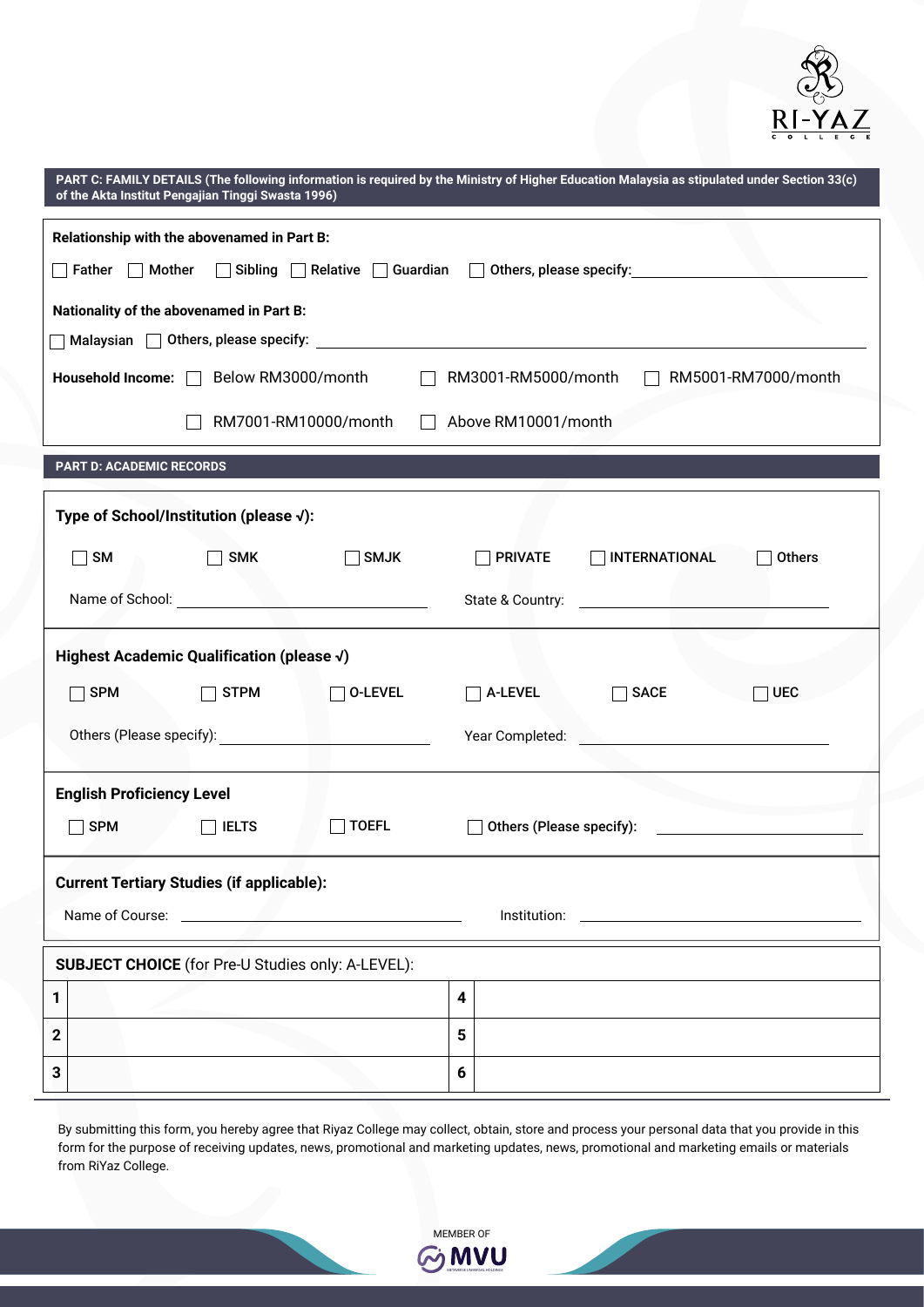

## **PART E: DECLARATION BY APPLICANT**

I have read and fully understood the policies and terms and conditions listed in the Terms & Conditions, I hereby confirm to comply with all terms and conditions set out in Appendices I & Il of this application form as well as in the Student Handbook and Programme Guide.

I consent to the processing by the COLLEGE, personal data (including sensitive personal data as stated in the Data Protection Act 2010) about me for the purposes related to publicity and/or promotional event, including using of photographs/images or recordings, the publishing of examination results, the award of a prize or scholarship and any other achievement, academic or otherwise.

I certify that the information provided in this application form is correct and complete.

Applicant's Signature: \_\_\_\_\_\_\_\_\_\_\_\_\_\_\_\_\_\_\_\_\_\_\_\_\_\_\_\_\_\_\_\_\_ \_\_\_\_\_ / \_\_\_\_\_ / \_\_\_\_\_\_\_\_\_

Name of Applicant: \_\_\_\_\_\_\_\_\_\_\_\_\_\_\_\_\_\_\_\_\_\_\_\_\_\_\_\_\_\_\_\_\_\_\_

# **PART F: DECLARATION BY PARENT / GUARDIAN**

I have read and fully understood the policies and terms and conditions listed in the Terms & Conditions. I also agree that if I default in paying the fees, COLLEGE has the right to bar my child / ward from attending classes and examinations, including de-registration.

I consent to the use by COLLEGE, the personal data (including sensitive personal data as stated in the Data Protection Act 2010) about my child / ward for the purposes related to publicity and/or promotional events, including using of photographs/images or recordings, the publishing of examination results, the award of a prize or scholarship and any other achievement, academic or otherwise.

I hereby apply for his / her admission to COLLEGE as a full-time student.

Parent's/Guardian's Signature: \_\_\_\_\_\_\_\_\_\_\_\_\_\_\_\_\_\_\_\_\_\_\_\_\_\_\_\_\_\_\_\_

Date: \_\_\_\_\_ / \_\_\_\_\_ / \_\_\_\_\_\_\_\_\_

Date:  $\frac{1}{2}$  /  $\frac{1}{2}$  /  $\frac{1}{2}$ 

Name of Parent/Guardian:

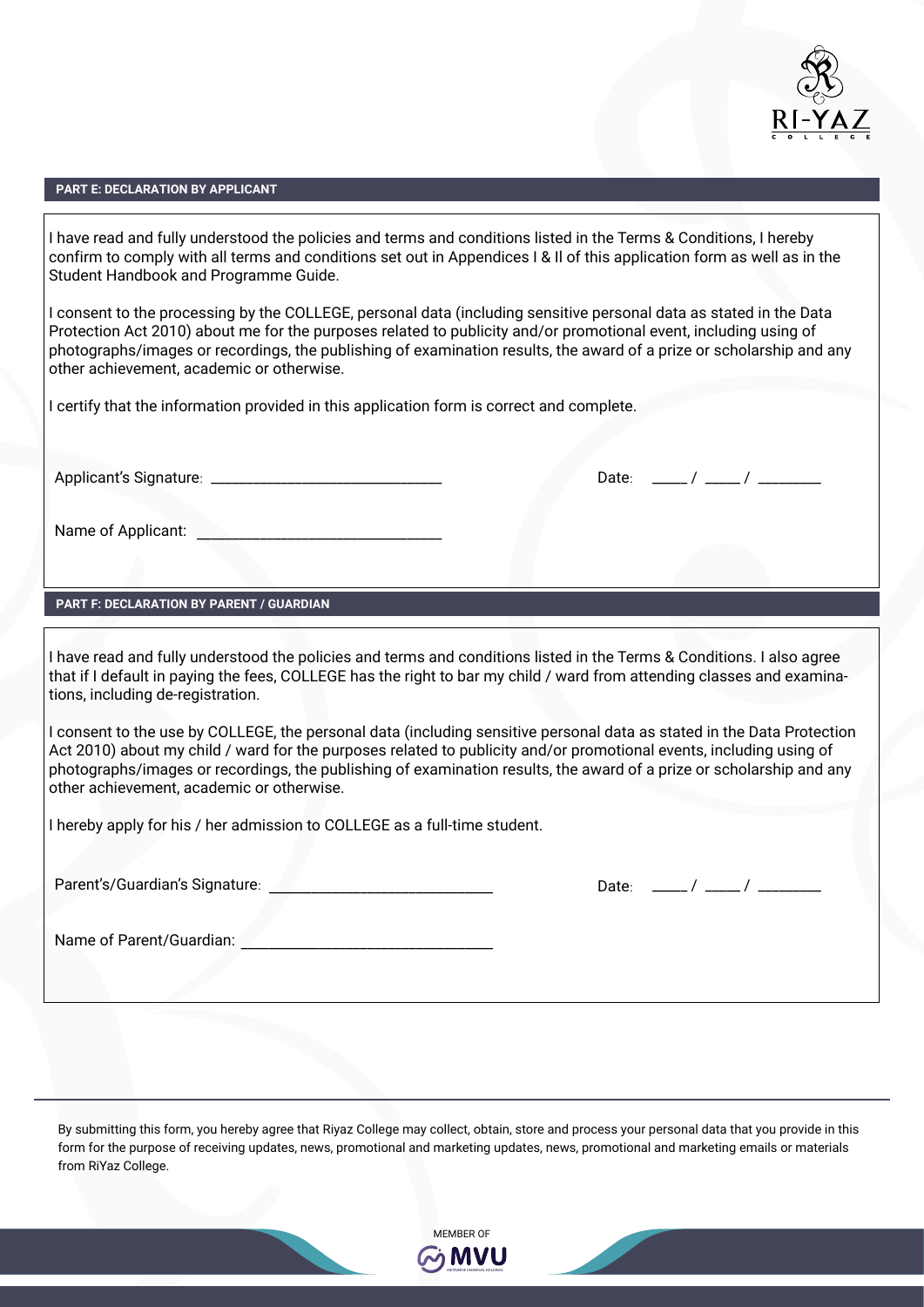

| <b>FOR OFFICE USE ONLY</b>                |                                  |  |  |
|-------------------------------------------|----------------------------------|--|--|
| PREPARATORY PROGRAMME                     |                                  |  |  |
| Pre-U Studies                             | Camps                            |  |  |
| Diploma                                   | Others                           |  |  |
| Degree                                    |                                  |  |  |
|                                           |                                  |  |  |
| <b>COUNSELLOR</b>                         |                                  |  |  |
|                                           |                                  |  |  |
|                                           |                                  |  |  |
| <b>REMARKS:</b>                           |                                  |  |  |
| <b>FEE PAYMENT</b>                        |                                  |  |  |
| <b>Application &amp; Registration Fee</b> | Lab / Practical Fee              |  |  |
| Resource Fee                              | Insurance                        |  |  |
| <b>Tuition Fee</b>                        | <b>International Student Fee</b> |  |  |
| Other Fee                                 | Preparatory Programme Fee        |  |  |
|                                           | <b>TOTAL FEES</b>                |  |  |
| <b>REMARKS:</b>                           |                                  |  |  |
|                                           |                                  |  |  |
| CASHIER (NAME): _________                 |                                  |  |  |
|                                           |                                  |  |  |
|                                           |                                  |  |  |
| FOR APPOINTED AGENT'S USE ONLY            |                                  |  |  |
|                                           |                                  |  |  |
| <b>REMARKS:</b>                           |                                  |  |  |
|                                           |                                  |  |  |

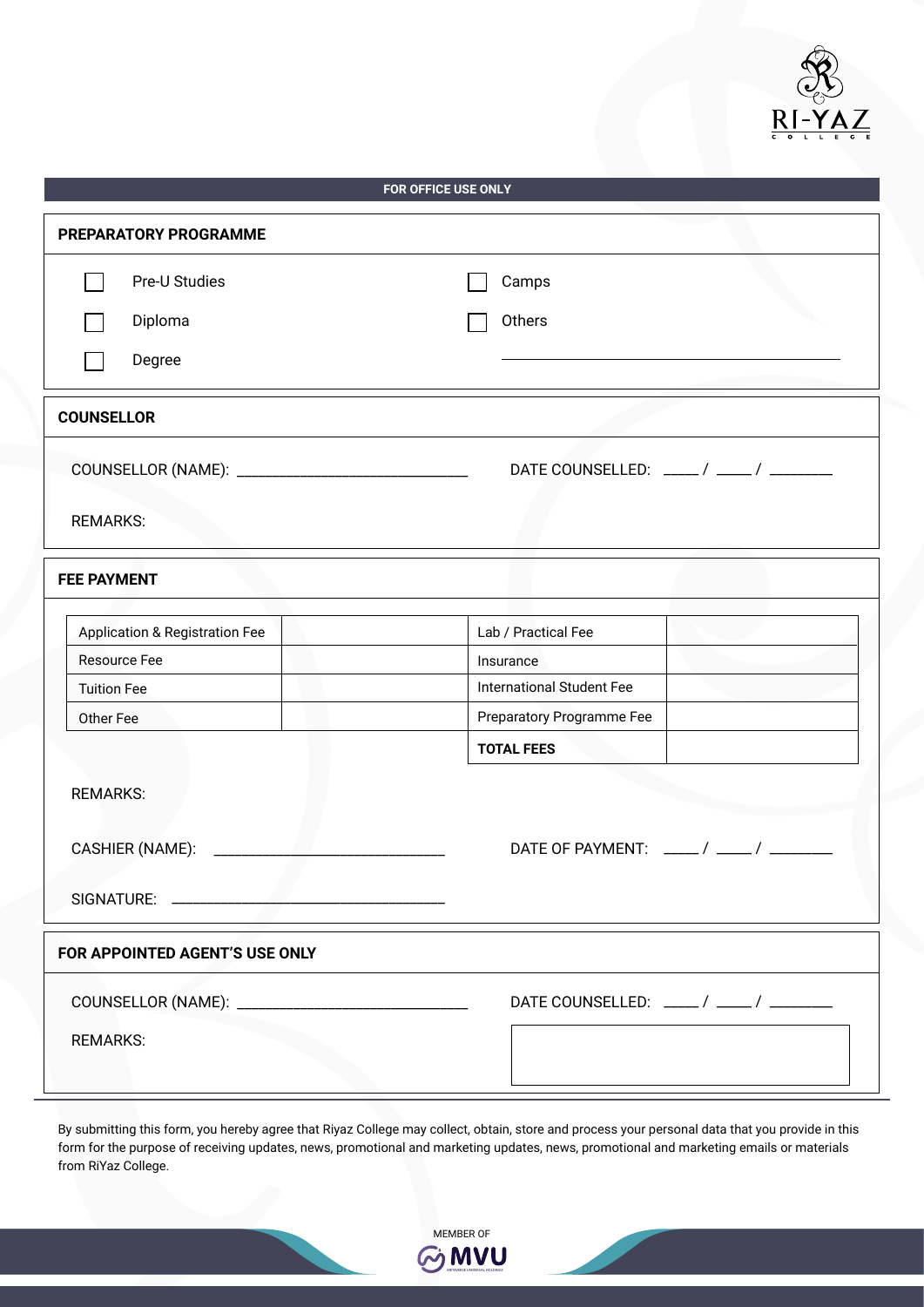

#### **APPENDIX I: TERMS AND CONDITIONS OF ADMISSION**

1. College reserves the right to accept or reject any applications for admission.

2. College will operate in accordance with the stipulations and requirements of the Regulatory Bodies of the country. Other than the delivery of programmes as an obligation to a student by the acceptance of enrolment, in no event will the College be liable for any damages, including direct or indirect, special, incidental or consequential damages, expenses or loss arising in connection with the enrolled programme; or the inability to use by any party or in connection with any failure of performance, error, defect, interruption in the operation of the programme; or arising from or in connection with any fraud or dishonest conduct of any third party, even if the College has been advised of the possibility of such damages, losses or expenses.

3. Students are allowed to register with COLLEGE using their forecast results. However, they are only allowed to commence their programme upon the release of their actual results and meeting the entry requirements as stipulated by COLLEGE. Students who fail to do so are required to withdraw from the programme, In the event of a withdrawal, College's refund policy applies. (Refer to Appendix II, section 6.0)

4. Upon acceptance of the offer of a place and the payment of fees, a binding contract is created whereby the student shall:

4.1. Remain at College for the duration of the programme, and

4.2. Abide by the rules and regulations of College that are in force at any time.

4.3. Abide by the rules and regulations of the Ministry of Education that are in force at any time.

5. There may be rare occasions when a student has to leave prematurely. In such cases,College has the sole discretion to approve the withdrawal of the student and any refund of tuition fees. Notification in writing with valid reasons must be given to the College before such withdrawals can be considered.

6. College reserves the right to dismiss a student if his/her conduct is such that his/her continued presence would be detrimental to the running of the programme and/or the good name of the College. In such an instance, any fee refund is wholly at the discretion of the College.

7. Students will automatically be de-enrolled when fees are not paid within 10 working days of a semester commencement. Students will only be re-enrolled based on successful appeal, with all fees, including a reinstatement fee of RM200.00, are settled by the 5th week of the semester.

8. Students can only add or drop any courses of their enrolled programme within 10 working days upon commencement of the semester.

9. Students may apply to defer their studies for at most one semester, Students who fail to re-enrol after the deferment will be suspended for another semester. Failure to re-enrol after the suspension will result in termination from the programme.

10. An administrative fee of RM200.00 will be charged for any inter core programme transfer after the 20th day of commencement of the semester

11. Eligibility to sit for the examination depends on the following:

11.1. All students are expected to achieve at least 80% of attendance.

11.2. If students are barred from examination due to non-fulfillment of class attendance as stipulated as 11.1 above, a FAIL grade will be awarded.

11.3. Satisfactory performance in assignments and other stipulated coursework.

11.4. Full payment of tuition and other related fees. 11.5. Registration for any external examinations and all submission of payment due are the sole responsibility of students.

12. If students do not attempt the examination without valid reasons, a FAIL grade will be awarded.

13. There may be occasions when a student may wish to participate in sports and extramural activities offered at College. College, its staff and any other persons authorised by the College shall not be liable or responsible for any damage to property, personal injury or loss of personal belongings whatsoever caused, sustained or suffered by the student in such activities.